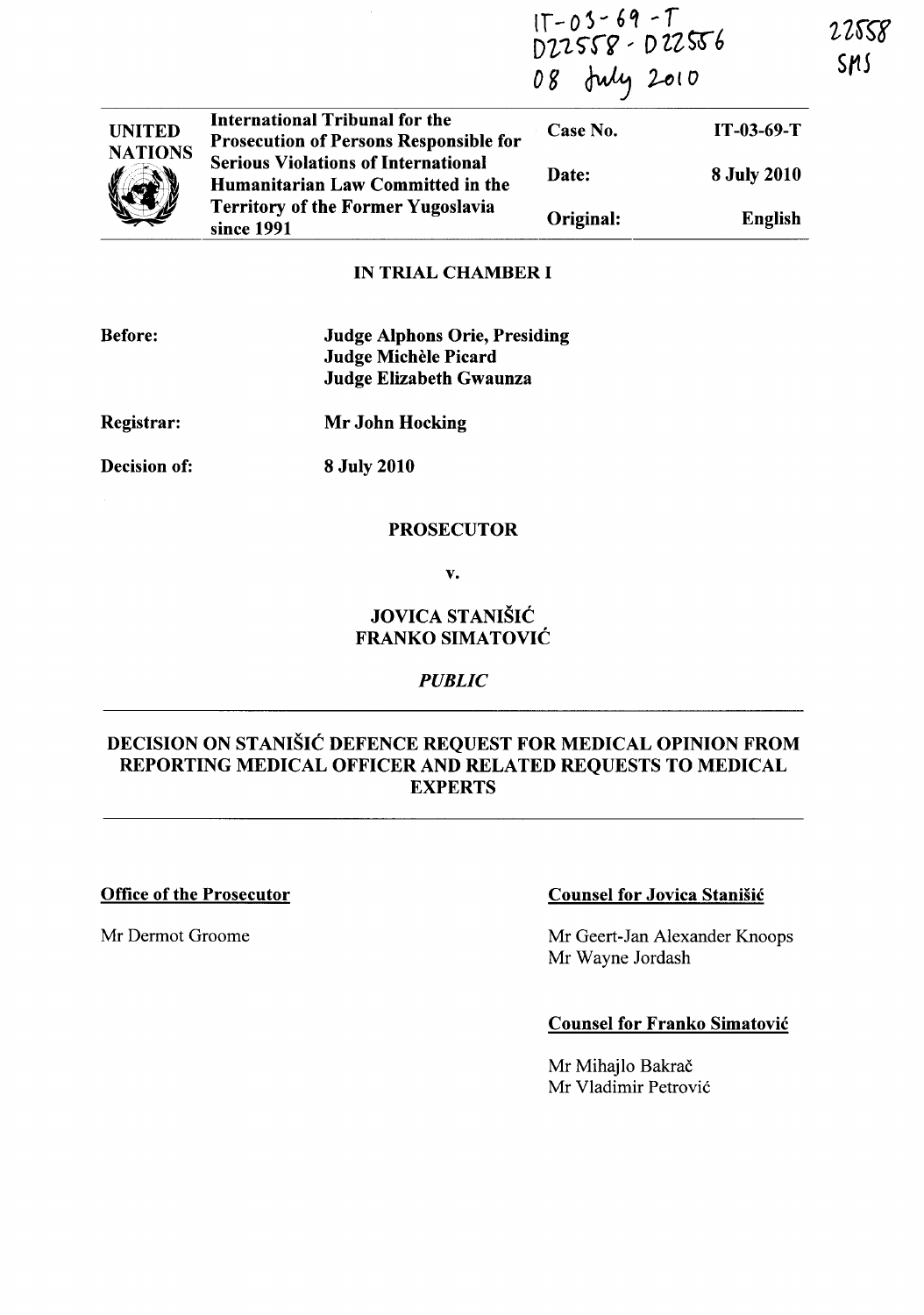1. On 28 June 2010, the Chamber invited the parties to make submissions with regard to the possibility of an increased number of court sitting days per week after the summer recess and to file these no later than 9 July 2010.<sup>1</sup>

2. On 1 July 2010, the Stanisic Defence requested the Chamber that it be permitted, before filing its submissions, to address three questions to the Reporting Medical Officer ("RMO") relating to Mr Stanišić's health and a possible increase in sitting days per week ("Request").<sup>2</sup> In addressing these questions, the Stanistic Defence requests that the RMO take into account that an increased number of days in court would involve an increase in trial preparation for Mr Stanisic out of court.<sup>3</sup> On 6 July 2010, the Prosecution responded that it does not oppose the Request, and requests that two additional questions be put to the RMO.<sup>4</sup>

3. The Chamber finds that there is merit in the Request and that the Stanisic Defence should have the requested information before making submissions on an increased sitting schedule. Further, the Chamber considers that it would be assisted by the RMO addressing this specific matter, before deciding on possible amendments to the current trial modalities. However, the Chamber does not consider that the questions, as they are formulated by the Stanišić Defence and the Prosecution, would provide it with the optimal assistance and has therefore reformulated them. Finally, the Chamber considers that it would be assisted by the independent experts, Dr De Man and either Dr Siersema or Dr Oldenburg, addressing the same matter.

### 4. For the foregoing reasons, the Chamber

**GRANTS** the Request **IN PART,** and **REQUESTS** the RMO to report to it on the following question by no later than **16 July 2010:** 

The Chamber is considering gradually increasing the court sitting days from two to four days per week after the summer recess. The increased sitting schedule will last approximately until the winter recess, although it might be extended beyond that. In your view, are there any objective medical reasons which would prevent Mr Stanišić from participating in such an increased sitting regime during this period, either in person

 $1$  T. 5962.

<sup>&</sup>lt;sup>2</sup> Stanišić Defence Request for Medical Opinion from Reporting Medical Officer, 1 July 2010.

 $3$  Ibid., para. 2.